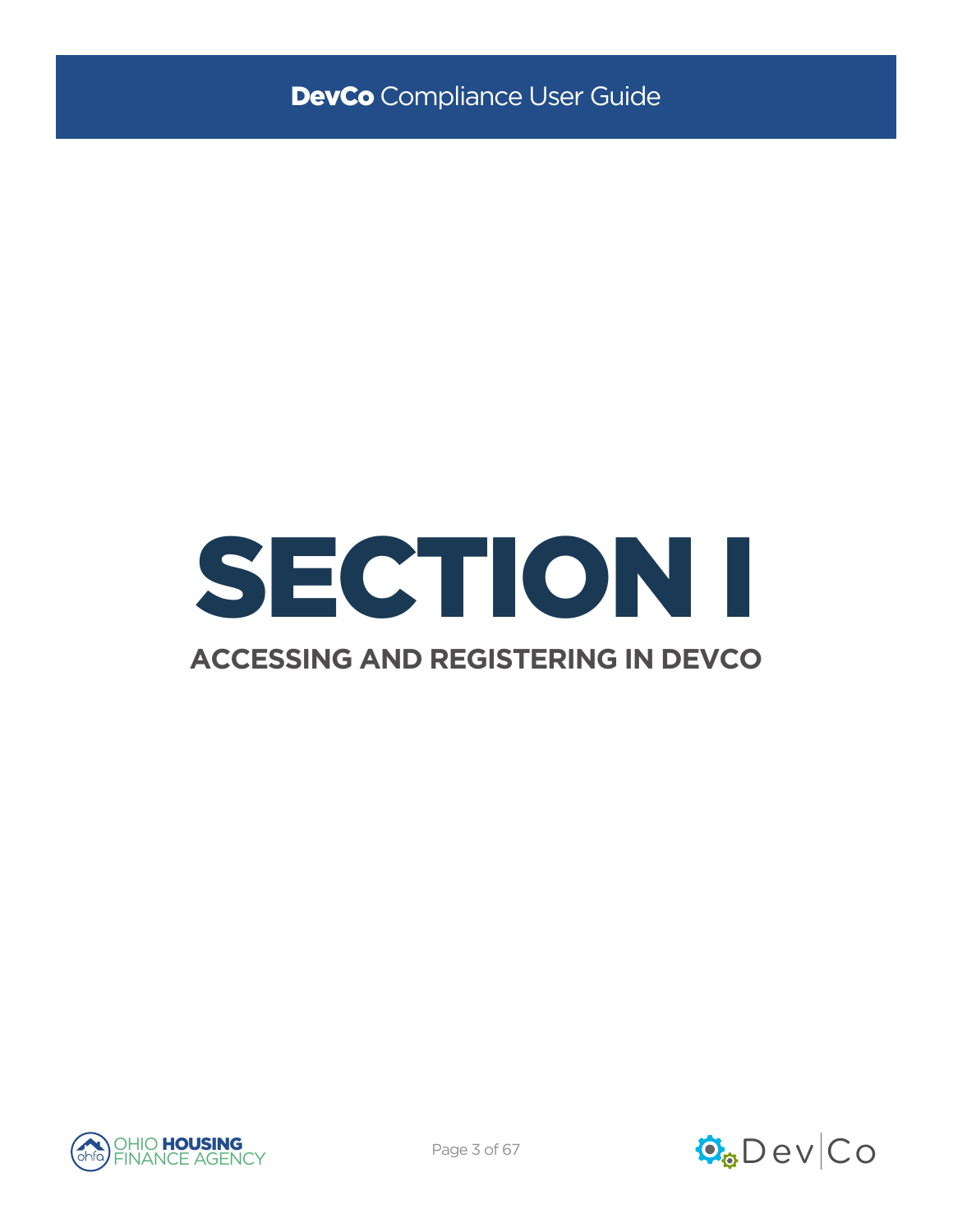# I. ACCESSING AND REGISTERING IN DEVCO

DevCo Online is an online database that allows for the management of compliance properties & applications for allocations. This section focuses on the access and registration for compliance staff of properties with OHFA funding.

- OHFA allows Owner access by granting an organization code
	- *Online Property Owner* is either defined by
		- General Partner -or-
		- Managing Partner if part Owner
- Owner grants access to other users by approving requested access such as Management Companies or Syndicators.

## *Registering in DevCo*

- All contacts need to register to use the system
- The Owner needs to request *Online-Property Owner* before any additional access can be requested
- All other users, including management, will register and be managed by the *Online-Property Owner*
- Each organization should use their organization information when registering.
- Role User has at property with corresponding DevCo Property Access Type and who approves each Type:



## Step 1: Enter DevCo Online Management System

<https://devco.ohiohome.org/AuthorityOnline/Default.aspx>

- Notice: the various Browsers that support the Online System
	- Compatible with Mozilla Firefox, Google Chrome and Internet Explorer.
- Select: New User? Register here

|                                                                                                                                                                                                                                                                                                                                              | <b>DevCo Online Management System</b> |  |  |
|----------------------------------------------------------------------------------------------------------------------------------------------------------------------------------------------------------------------------------------------------------------------------------------------------------------------------------------------|---------------------------------------|--|--|
| This site will allow organizations working with the Ohio Housing Finance Agency to manage information about their awards. A couple<br>of the features of this site are claims management and Owner Certifications. This site continues to be expanded to allow our partners to<br>work more closely with us and to streamline our processes. |                                       |  |  |
| Username:                                                                                                                                                                                                                                                                                                                                    | New User? Register Here.              |  |  |
| Password:                                                                                                                                                                                                                                                                                                                                    |                                       |  |  |
| Forgot Your Password?                                                                                                                                                                                                                                                                                                                        |                                       |  |  |



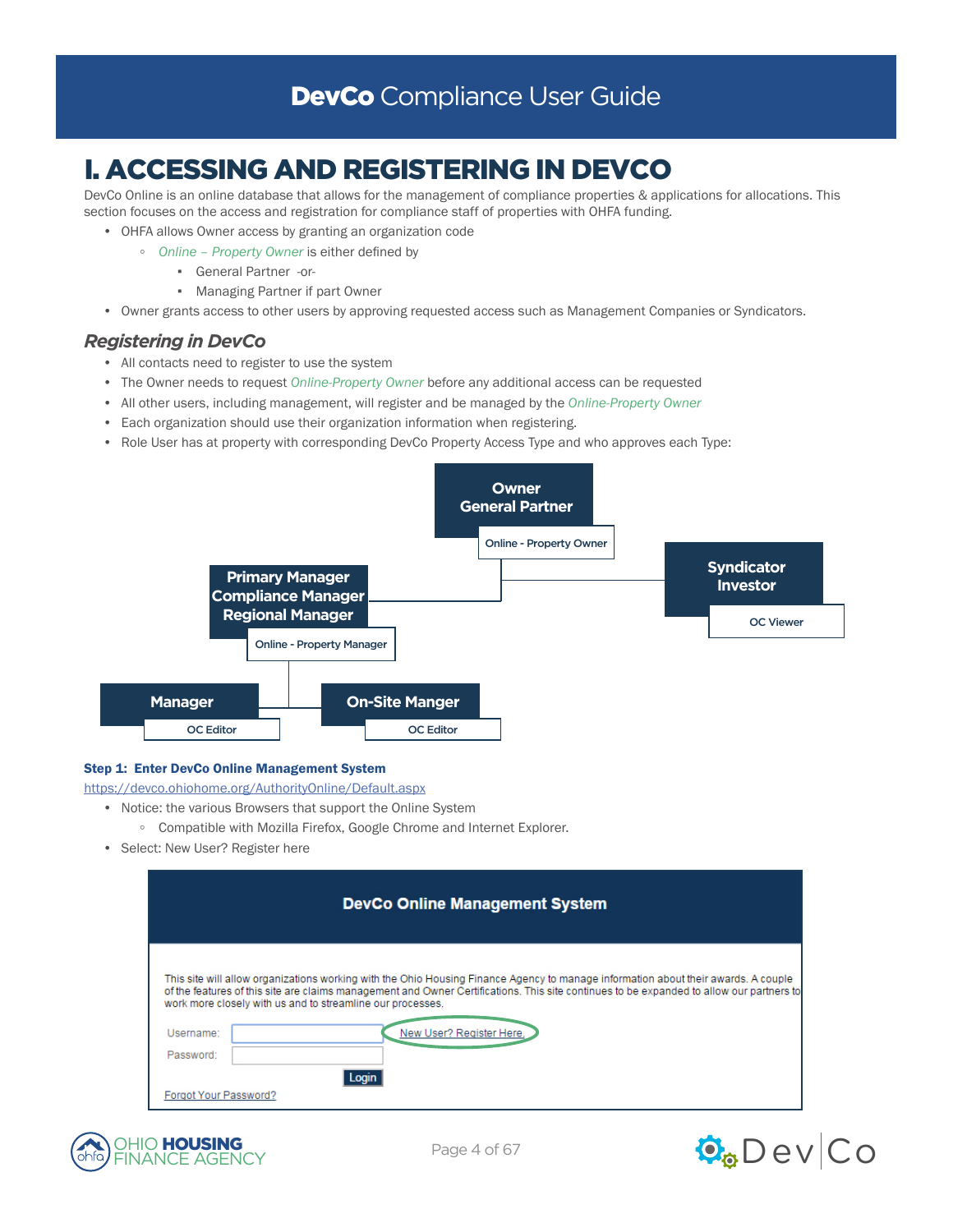### Step 3: Fill in the Profile Information

- Name
- Email your username defaults to your email address. You can change this to whatever you prefer.
- Password

### Step 3: If you know your Organization Code (a code that is generated in DevCo)

- Enter the Code and Select: Load
- Organization information will auto populate from DevCo
- Check for errors in the Organization information, if there are errors use the DevCo Helpdesk at <https://devco.ohiohome.org/devcoinquiries>
- If you **Do Not** have the Organization Code
	- Check the box: "*My organization is not registered*"
	- Manually add the Organization information below it

| Registration                              | your organization is already registered, please enter your organization code which you can obtain from another user at your<br>organization or the HFA. This code will ensure that your registration can be processed more quickly. |                                   | In order to gain access to this website, you must request it and have it approved by the State. Please enter the following information: If |
|-------------------------------------------|-------------------------------------------------------------------------------------------------------------------------------------------------------------------------------------------------------------------------------------|-----------------------------------|--------------------------------------------------------------------------------------------------------------------------------------------|
| - Profile Information-<br>First Name:     | Amelia                                                                                                                                                                                                                              |                                   | If your organization is already registered, please enter your<br>organization code which you can obtain from another user at your          |
| Last Name:                                | Smith                                                                                                                                                                                                                               | can be processed more quickly.    | organization or the HFA. This code will ensure that your registration                                                                      |
| E-mail:                                   | NOTE: It is recommended that new users use<br>their business email address.                                                                                                                                                         | <b>Enter Organization Code:</b>   | C33210E3A0<br>Load                                                                                                                         |
|                                           | devcohelp@ohiohome.org                                                                                                                                                                                                              | My Organization is not registered |                                                                                                                                            |
| Username:                                 | amelia2                                                                                                                                                                                                                             | - Organization                    |                                                                                                                                            |
|                                           |                                                                                                                                                                                                                                     | Name:                             | Spirit of St. Louis Management (te,                                                                                                        |
| Password:                                 |                                                                                                                                                                                                                                     | Address:                          | 250 Third Avenue North                                                                                                                     |
| Confirm Password:                         |                                                                                                                                                                                                                                     | City:                             | Minneapolis                                                                                                                                |
|                                           |                                                                                                                                                                                                                                     | State:                            | M <sub>N</sub>                                                                                                                             |
| **Passwords must be at least 7 characters |                                                                                                                                                                                                                                     | Zip Code:                         | 55401-1641                                                                                                                                 |
| and contain one number                    |                                                                                                                                                                                                                                     | Telephone:                        | (323) 481-8103                                                                                                                             |
|                                           |                                                                                                                                                                                                                                     | Fax: (optional)                   |                                                                                                                                            |
|                                           |                                                                                                                                                                                                                                     |                                   | <b>Manually Complete</b>                                                                                                                   |
|                                           |                                                                                                                                                                                                                                     |                                   | (If no Org. Code)                                                                                                                          |

#### Step 4: Select the appropriate Access Types for the Online- Property Owner:

Online-Property Owners should request:

- Manage your Organizations Information and Users *this will allow you to manage the information about your organization such as contact information, users, partnerships and partners.*
- Annual Owner Certification and 8609 Access for Rental Housing *this will allow you to manage information about projects/ developments you are affiliated with; e.g., the completion of Annual Certifications and Tenant Income Certifications.*
- All others only need to request Annual Owner and Tenant Income Certifications. See Step 6 for more details on property access types.

*(If access to more than one organization is needed, see Section IV Accessing More than One Organization to add another organization after registration is complete)*

The following access type does not affect compliance, but is part of the choices:

• Online Application Access for Developers Only - *a Planning and Development type of access, allowing applicants to enter information online.*



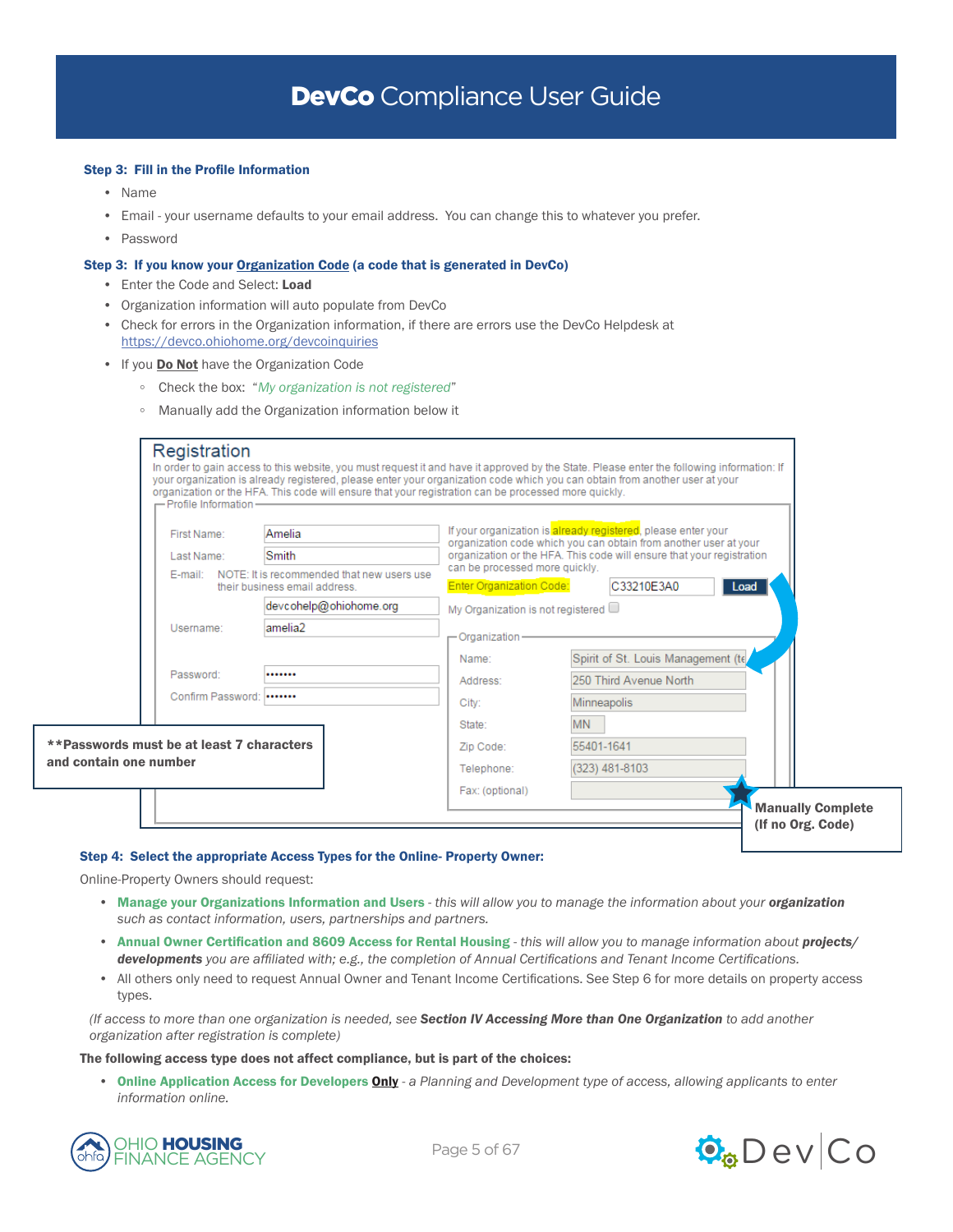### Step 5: Select: Next

| — Access Types-                                                                                                                                                                                                                                                                                   |
|---------------------------------------------------------------------------------------------------------------------------------------------------------------------------------------------------------------------------------------------------------------------------------------------------|
| Please check the box next to the type of access you are requesting. You should only request access to the program(s) that you are<br>directly involved in. If you request access for a program that you are not involved with, you may find that your request will be<br>denied for all programs. |
| Annual Owner Certification and 8609 Access for Rental Housing                                                                                                                                                                                                                                     |
| Manage your organizations information and users                                                                                                                                                                                                                                                   |
| Online Application Access for Developers Only                                                                                                                                                                                                                                                     |
|                                                                                                                                                                                                                                                                                                   |
| <b>Next</b><br>Cancel                                                                                                                                                                                                                                                                             |
|                                                                                                                                                                                                                                                                                                   |

### Step 6: Owner Certification (Property) Access

(Appears after clicking on *Annual Owner Certification and 8609 Access for Rental Housing*)

• Add project numbers you are affiliated with one at a time

- Enter Award Number/Project Number
- Select your role:
	- **Owner** Used by contacts for the owner of the property
	- **-** Additional Access Types: Property Manager and Other should be used by the managers or syndicators asking for access *from* the Online Property Owner
- Select: Add
- Repeat above for each project
- Select: Next





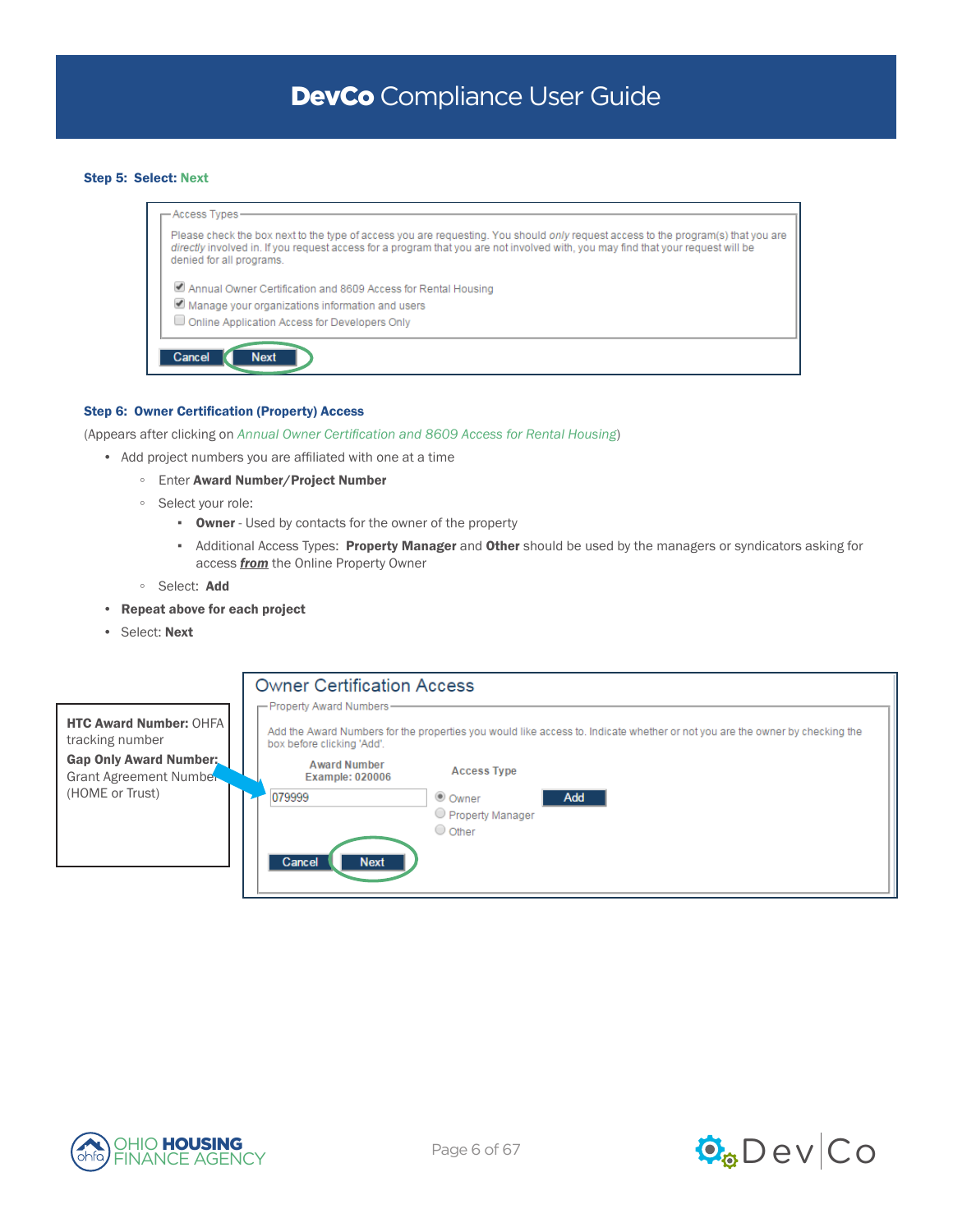## *Property Access Groups Defined:*

- Online- OC Editor
	- Edit and View Tenant Events
	- Edits and View Annual Reports
- Online- OC Viewer
	- View Tenant Events
	- View Annual Reports
- Online- Property Owner We recommend *one* per project
	- Overseer of Organization & Properties
	- Assign rights to managers
	- Edit & Submit Events
	- Manage Users
	- Finalize the Project
- Online Property Manager
	- Assign other managers (i.e. onsite) to edit events
	- Edit & Submit Events
	- Oversees the managers' rights in DevCo

## *Access Types not Used by OHFA in DevCo:*

- Online- 8609 Progress Report Editor
- Online- 8609 Progress Report Manager
- Online- 8609 Progress Report Viewer

## Note: If you add a Project without the Owner being registered you will receive an error, please contact the owner

| <b>Owner Certification Access</b>                         |                                               |                                                                                                                                        |  |
|-----------------------------------------------------------|-----------------------------------------------|----------------------------------------------------------------------------------------------------------------------------------------|--|
| - Property Award Numbers-                                 |                                               |                                                                                                                                        |  |
| box before clicking 'Add'.                                |                                               | Add the Award Numbers for the properties you would like access to, Indicate whether or not you are the owner by checking the           |  |
| property owner or OHFA to verify the owner is registered. |                                               | Unable to add requested Award Numbers: Either the Award Numbers was not found, or the owner has not registered, Contact the            |  |
| <b>Award Number</b><br><b>Example: 020006</b>             | <b>Access Type</b>                            |                                                                                                                                        |  |
|                                                           | O Owner<br>Add<br>Property Manager<br>O Other | <b>OHFA Recommends: Property Managers use</b><br>Online-Property Manager or OC Editor. Investors,<br>Syndicators use OC Viewer access. |  |
| <b>Next</b><br>Cancel                                     |                                               |                                                                                                                                        |  |

## Step 7: Complete the Manage your Organization Information Screen

- (Appears after clicking on *Manage your Organization Information*)
- For Owners:
	- Use dropdown to pick Organization Role: Owner
	- Other roles in dropdown are if you have a manager or syndicator who wants to view/edit the organization information not just projects or for the online application.
- For Managers or Other users:
	- Use dropdown to pick Organization Role: Management (or other applicable)
	- Select: Add
- Select: Any additional roles and **Add**
- Once finished, Select: Next



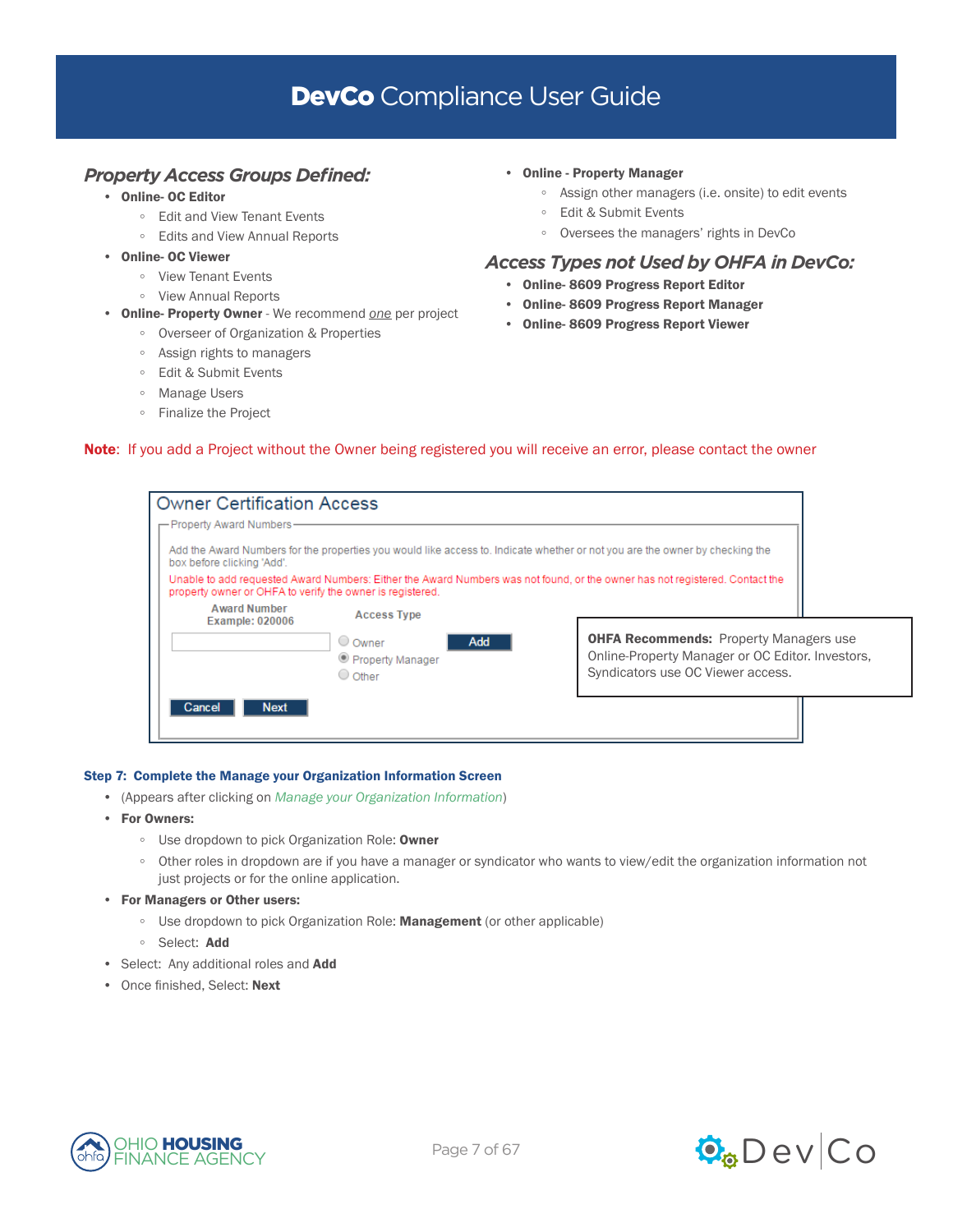

### Step 8: Select: Submit

- A message will appear stating you may have to wait up to 3 business days for approval
- An email will be sent to the same email account you registered with; approving or denying your request for access

| <b>Registration Summary</b>                                                                                                                                                                                                                                                                 |                                                                                    |
|---------------------------------------------------------------------------------------------------------------------------------------------------------------------------------------------------------------------------------------------------------------------------------------------|------------------------------------------------------------------------------------|
| Please Review the following information before submitting your registration request                                                                                                                                                                                                         |                                                                                    |
| — <mark>User Information –</mark><br>First Name:<br>Amelia<br>Last Name:<br>Smith<br>E-mail:<br>housinglocator@gmail.com<br>amelia2<br>Username:                                                                                                                                            |                                                                                    |
| <mark>⊣ Organization Details <del>–</del></mark><br>Organization Code: C33210E3A0<br>Spirit of St. Louis Management (test)<br>Name:<br>250 Third Avenue North<br>Address:<br>City:<br>Minneapolis<br><b>MN</b><br>State:<br>Zip Code:<br>55401-1641<br>Telephone:<br>(323) 481-8103<br>Fax: |                                                                                    |
| - Annual Owner Certification and 8609 Access for Rental Housing-<br>Owner<br><b>Project Number</b><br>079999<br>Owner<br>- Manage your organizations information and users-<br>Organization Role:<br>Owner                                                                                  | NOTE: One<br>account can be<br>registered as the<br>user for multiple<br>projects. |
| Cancel<br>Submit                                                                                                                                                                                                                                                                            |                                                                                    |

Your registration information has been submitted and is being processed. Return An email notification will be sent to you upon approval or denial. Please be aware that your request may take up to 3 business days to be processed.



ohfa

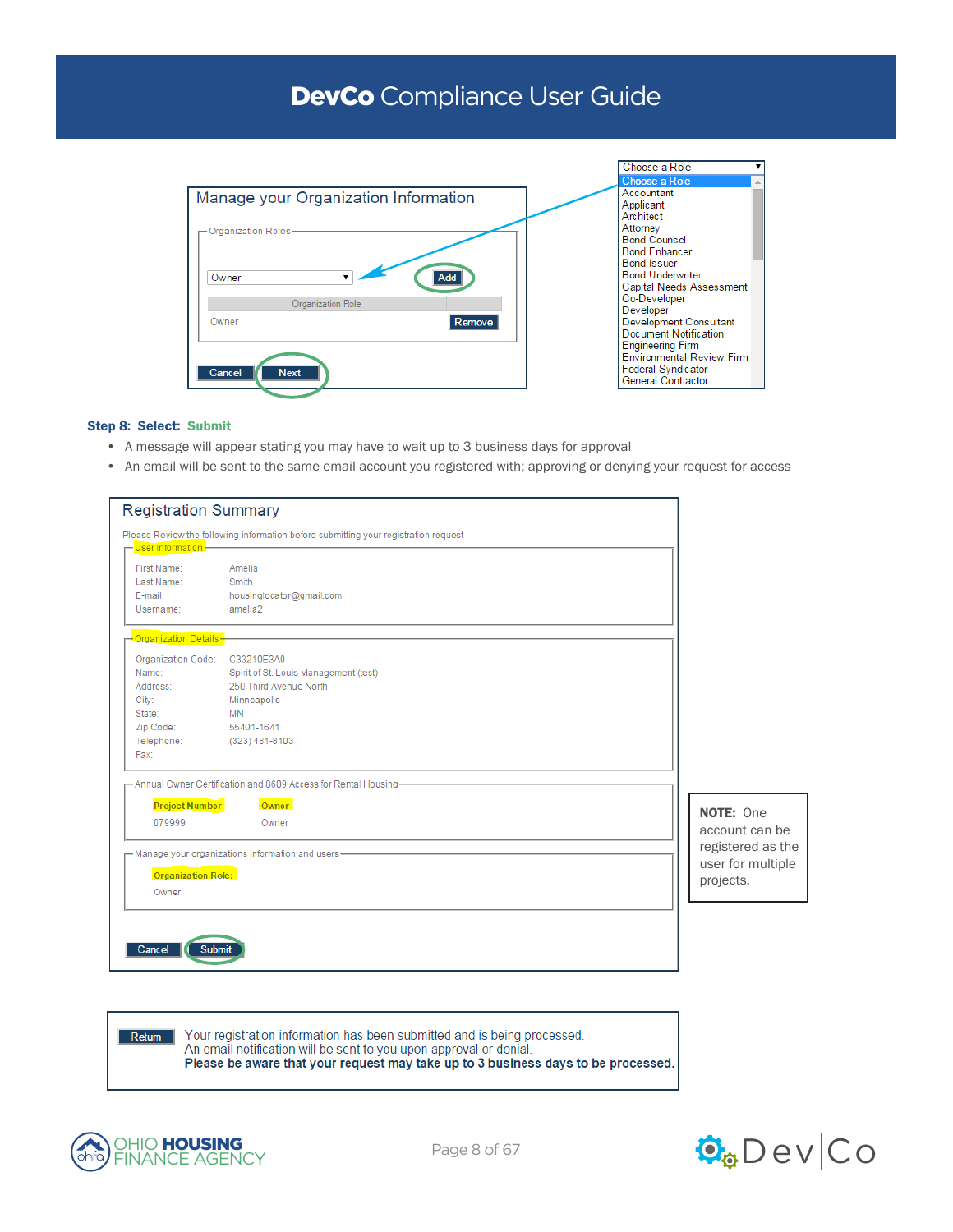### Step 9: Check your email for access information

The online system will send an email similar to the examples below whenever access is approved or denied:

• Granting access to your Organization as an Administrator

| <b>Permission Change</b><br>$lnbox \ x$                                                                                           |  |
|-----------------------------------------------------------------------------------------------------------------------------------|--|
| noreply@ohiohome.org<br>to me $\vert \mathbf{v} \vert$                                                                            |  |
| This e-mail is being sent from an unmonitored account. Please do not reply to this message.                                       |  |
| You have been granted access to Organization And Contacts Administrators.<br>Your organization's registration code is C33210E3A0. |  |

- Denying or Approving Access to a specific project
	- Contact the DevCo Helpdesk at<https://devco.ohiohome.org/devcoinquiries>

| 4 | noreply@ohiohome.org<br>to me $\sim$                                                       |  |
|---|--------------------------------------------------------------------------------------------|--|
|   | This email is being sent from an unmonitored account. Please do not reply to this message. |  |
|   | You have been denied access to 079999.                                                     |  |

- For Management: Access is owner driven, please contact the owner to have your access approved.
- For Users with view only access: Access is owner driven, please contact the owner to have your access approved.
- For Owners: If you do not receive an email message within 3 business days please check your same folder then use the DevCo Helpdesk at [https://devco.ohiohome.org/devcoinquiries.](https://devco.ohiohome.org/devcoinquiries)

#### Step 10: Log into DevCo Online

• If your initial access has not been approved you will get an error message that your login information is invalid.

|                                    | <b>DevCo Online Management System</b>                                                                                                                                                                                                                                                                                                                                    |  |  |
|------------------------------------|--------------------------------------------------------------------------------------------------------------------------------------------------------------------------------------------------------------------------------------------------------------------------------------------------------------------------------------------------------------------------|--|--|
| Username:                          | This site will allow organizations working with the Ohio Housing Finance Agency to manage information about their awards. A couple<br>of the features of this site are claims management and Owner Certifications. This site continues to be expanded to allow our partners to<br>work more closely with us and to streamline our processes.<br>New User? Register Here. |  |  |
| Password:<br>Forgot Your Password? | l ogir                                                                                                                                                                                                                                                                                                                                                                   |  |  |

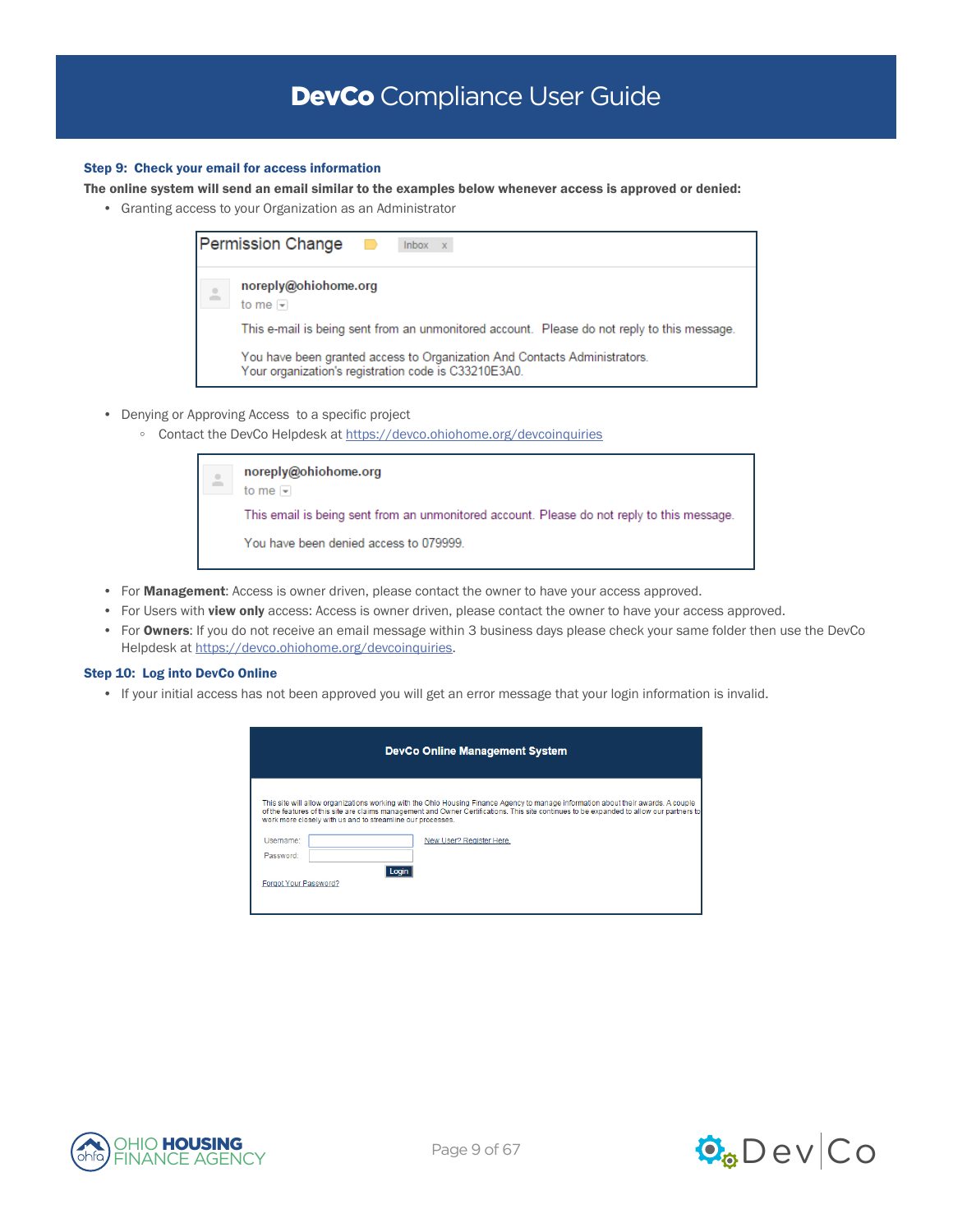### Step 11: Read and select "I agree" or the process will not move past this screen

- A message will appear once you login
- If you click on "I Disagree" it will take you to the log-in screen shown above

I affirm that I am an employee or designated user for the organization that I am associated with as listed above. I agree to utilize this application and the data that I access for no purpose other than the submission of information to this agency as it directly relates to my job.

I agree to adhere to all privacy and data security policies of this agency and my organization. I affirm that any personal information or private information that is obtained through this web application will not be used for purposes other than its intended use and I will not forward or publish this information without prior approval from this agency

I hereby certify that any information submitted into the Ohio Housing Online Management System by me is true, accurate, and complete. I increased that any information, documentation, etc., submitted by me is related to programs that are funded with federal and state funding<br>sources, and any false claims, statements, documents, falsifications, or concealmen applicable federal and state laws and may result in criminal and/or civil penalties.

18 U.S.C. § 1001, "Fraud and False Statements," provides among other things, in any matter within the jurisdiction of the executive,<br>legislative, or judicial branch of the Government of the United States, anyone who knowin makes or uses any false writing or document knowing the same to contain any materially false, fictitious, or fraudulent statement or entry; shall be fined under this title, and/or imprisoned for not longer than five (5) years.

I have read and agree to these terms as listed above.

I agree | I Disagree

*• After Selecting: I agree; the Programs Screen will appear similar to the screen below*

| My Profile | Programs                                           |                                                                                                                                                                                                                                                                                  |
|------------|----------------------------------------------------|----------------------------------------------------------------------------------------------------------------------------------------------------------------------------------------------------------------------------------------------------------------------------------|
|            |                                                    |                                                                                                                                                                                                                                                                                  |
|            | Tenant Income Certification/Owner<br>Certification | This will allow a property manager to complete Tenant Income Certifications and Owner<br>Certifications for Housing Credit, HOME, OHTF, and other OHFA multifamily programs.                                                                                                     |
|            | <b>Progress Report</b>                             | This will allow the owner or developer to enter the progress report.                                                                                                                                                                                                             |
|            | My Organization                                    | Manage the information about your organization such as contact information, users,<br>partnerships, and partners.                                                                                                                                                                |
|            | My Profile                                         | Manage your profile including your password, contact information, your organization<br>information, and other information about your organization.                                                                                                                               |
|            | your profile screen on the 'My Organization' page. | Many features of the DevCo Online system are based your organization. In some cases, you may need to share your 'Organization Code'<br>with another organization or with someone in your organization who is registering as a new user. This organization code can be found from |